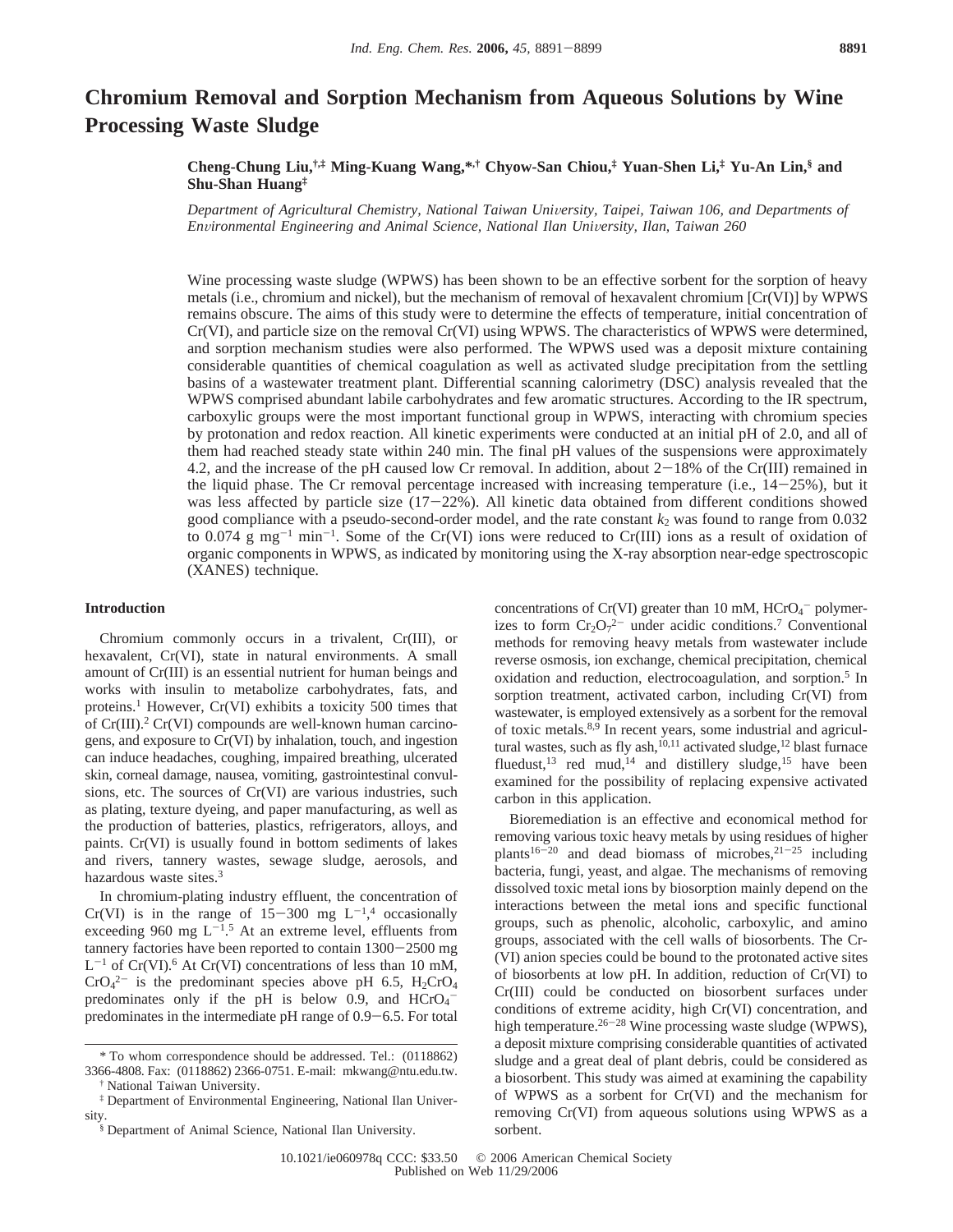#### **Experimental Methods**

**Materials.** Wine processing waste sludge was supplied by the Ilan Wine-Processing Company, Ilan, Taiwan. This sludge was a deposit mixture, containing considerable quantities of activated sludge, from the final settling basins of wastewater treatment plants. The wastewater came from the domestic wastewater of workers, rainwater, and the washing of wineprocessing machines and wine-making ingredients. After being dried in air, the WPWS was crushed and sieved into four particle sizes with average diameters of 0.297, 0.149, 0.105, and  $\leq 0.105$ mm, represented as  $50-100$ ,  $100-140$ ,  $140-200$ , and  $>200$ mesh, respectively. The quantity of WPWS with  $100-140$  mesh accounted for about 50% of the total. The sieved WPWS was rinsed with doubly deionized water (DDW), air-dried again, and then stored in a refrigerator at 4 °C.

**Methods.** The pH of WPWS suspensions at a 1:5 WPWSto-water ratio was determined by a pH meter (TitraLab TIM-865 Titration Manager). An energy-dispersive spectrometer (EDS, Kevex level 4) was employed to examine the major elemental constituents of WPWS. Total nitrogen and organic carbon analyses were carried out with an automatic elemental analysis machine (Heraeus VarioEL-III). All chemicals used were of analytical reagent grade and were obtained from RDH Co. (Germany). The stock solution of Cr(VI) (100 mg  $L^{-1}$ ) was prepared from  $K_2Cr_2O_7$  using DDW and was diluted to the desired concentrations. A  $1 \times 10^{-2}$  M NaClO<sub>4</sub> solution was employed to control the ionic strength. From earlier reports, Cr(VI) removal is the highest at pH  $1.5-2.0$ .<sup>16-25</sup> Thus, most experiments in this study were carried out using Cr(VI) solutions with an initial pH of 2.0.

**(i) X-ray Diffraction (XRD) Analysis.** WPWS was treated with  $35\%$  H<sub>2</sub>O<sub>2</sub> water to remove organic matter. Then, this airdried sample was X-rayed at 25 °C. The oriented samples were examined with Cu K $\alpha$  radiation using a Rigaku Geigerflex X-ray diffractometer. The XRD patterns were recorded in the range of  $2-60^{\circ}(2\theta)$  at a scanning speed of  $1^{\circ}(2\theta)$  min<sup>-1</sup>.

**(ii) Thermal Analysis.** To obtain further information regarding WPWS characteristics, the WPWS was subjected to differential scanning calorimetry (DSC), thermogravimetry (TG), and differential thermogravimetry (DTG) analyses. The DSC analyses were conducted using a Netzsch DSC 404 differential scanning calorimeter, calibrated for temperature and enthalpy by melting indium and a sample weighing 12.9 mg on a small *γ*-aluminum oxide pan. The DSC thermograms were recorded from 40 to 650 °C at a ramp of 10 °C min<sup>-1</sup> in a nitrogen stream of 50 mL min<sup>-1</sup>. The positive sign of the DSC curve (mW mg<sup>-1</sup>) indicated that the reaction in the spectrum was endothermic. The TG and DTG analyses were conducted using an AutoTGA 2950HR V5.4A instrument at a heating rate of 10  $^{\circ}$ C min<sup>-1</sup> from 30 to 300 °C, in a nitrogen atmosphere (flow rate 100 mL  $min^{-1}$ ), for a sample with a weight of 8.7 mg. The measurements were also done in duplicate.

**(iii) IR Analysis.** The predominant functional groups of WPWS were analyzed using an infrared spectrometer (Galactic Industries Corp. BIO-RAD Fis-7) by preparing the sludge pellets in KBr. To obtain further information on the characteristics of the relevant functional groups, samples were pretreated at temperatures of 25, 250, 350, and 550 °C for 24 h before the transparent KBr pellets were made.

**(iv) Kinetic Experiments and Model.** To perform the kinetic experiments, 1.0 g of WPWS was added individually to a series of 100-mL samples of  $K_2Cr_2O_7$ , at an initial pH of 2.0 as monitored by pH meter, with various WPWS particle sizes (50- 100, 100-140, 140-200, and >200 mesh), initial Cr(VI)

concentrations (100, 75, 50, and 25 mg  $L^{-1}$ ), and temperatures (10, 30, and 50 °C). The suspensions were mixed vigorously with a mechanical shaker for between 1.5 min and 4 h. At the end of each time interval, samples of each suspension were retrieved quickly and filtered through 0.45-*µ*m Millipore filters. Analysis of the total chromium concentration, denoted Cr(T), was performed using an flame atomic absorption spectrophotometer equipped with a high-temperature burner and  $N_2O$  gas as the oxidant. The Cr(VI) concentrations of the filtrates were analyzed by the 1,5-diphenylcarbazide method.<sup>29</sup> The Cr(III) concentration was obtained by subtracting the Cr(VI) concentration from the total concentration, Cr(T). All experiments were performed in triplicate.

The sorption kinetics of Cr by WPWS at different operating temperatures, initial Cr(VI) concentrations, and WPWS particle sizes were fitted using both pseudo-first-order and pseudosecond-order sorption equations.<sup>30</sup> The pseudo-first-order equation was

$$
\log(q_{\rm e} - q_{\rm i}) = \log q_{\rm e} - \frac{k_1}{2.303}t
$$

where  $k_1$  (min<sup>-1</sup>) is the rate constant,  $q_t$  (mg g<sup>-1</sup>) denotes the amount adsorbed at time  $t$  (min), and  $q_e$  (mg  $g^{-1}$ ) is the amount adsorbed at equilibrium. The sorption rate constant,  $k_1$ , can be determined by plotting  $log(q_e - q_t)$  against *t*.

The pseudo-second-order equation can be written as

$$
\frac{t}{q_t} = \frac{1}{k_2 q_e^2} + \frac{1}{q_e}t
$$

where  $k_2$  (g mg<sup>-1</sup> min<sup>-1</sup>) is the rate constant.  $k_2$  and  $q_e$  can be obtained from the intercept and slope of a plot of  $t/q_t$  against  $t$ .

**(v) X-ray Absorption Near-Edge Structure (XANES) Studies.** X-ray absorption near-edge structure (XANES) can be employed to provide information about the oxidation state of Cr atoms binding to WPWS.31 When the incident photon energy, below the absorption edge, is scanned across a core electron resonance, relatively little absorption intensity is observed above the baseline. When the photon energy is increased until it is large enough to excite a bound electron out of its orbital, incident X-rays are strongly absorbed.32 Then, a sharp step-like increase occurs in the absorption cross section.33 Analysis of the characteristics of these resonances, including the shape, intensity, and energy position, provides information about the valence state, coordination geometry, and effective charge of the excited atom. In general, the first inflection point of the absorption edge is used as a representative value for its energy position.<sup>34</sup> The appearance of a preedge peak can be taken as an indicator of the presence of Cr(VI). In contrast, the spectra of Cr(III) compounds do not exhibit any preedge peak. The Cr(VI) preedge absorption is attributed to the transition of 1s electrons to the empty 3d orbital. This transition is permitted because of the lack of a center of inversion symmetry in the Cr(VI) tetrahedral structure, but it is not allowed in the octahedral Cr(III) structure.35

In this study, five Cr-loaded WPWS samples with different reaction periods were subjected to XANES analysis. Each sample was prepared by mixing  $1.0$  g of WPWS ( $\leq 0.105$  mm) with 100 mL of  $K_2Cr_2O_7$  solution containing 100 mg L<sup>-1</sup> Cr and having a pH of 2.0 at 30 °C and was then sampled at each of the following reaction intervals: 1.5, 3, 9, 15, and 240 min. All samples were packed into aluminum holders of 2-mm thickness and sealed with Kapton tape. The Cr K-edge (5989 eV) spectra were recorded in fluorescence mode on beamline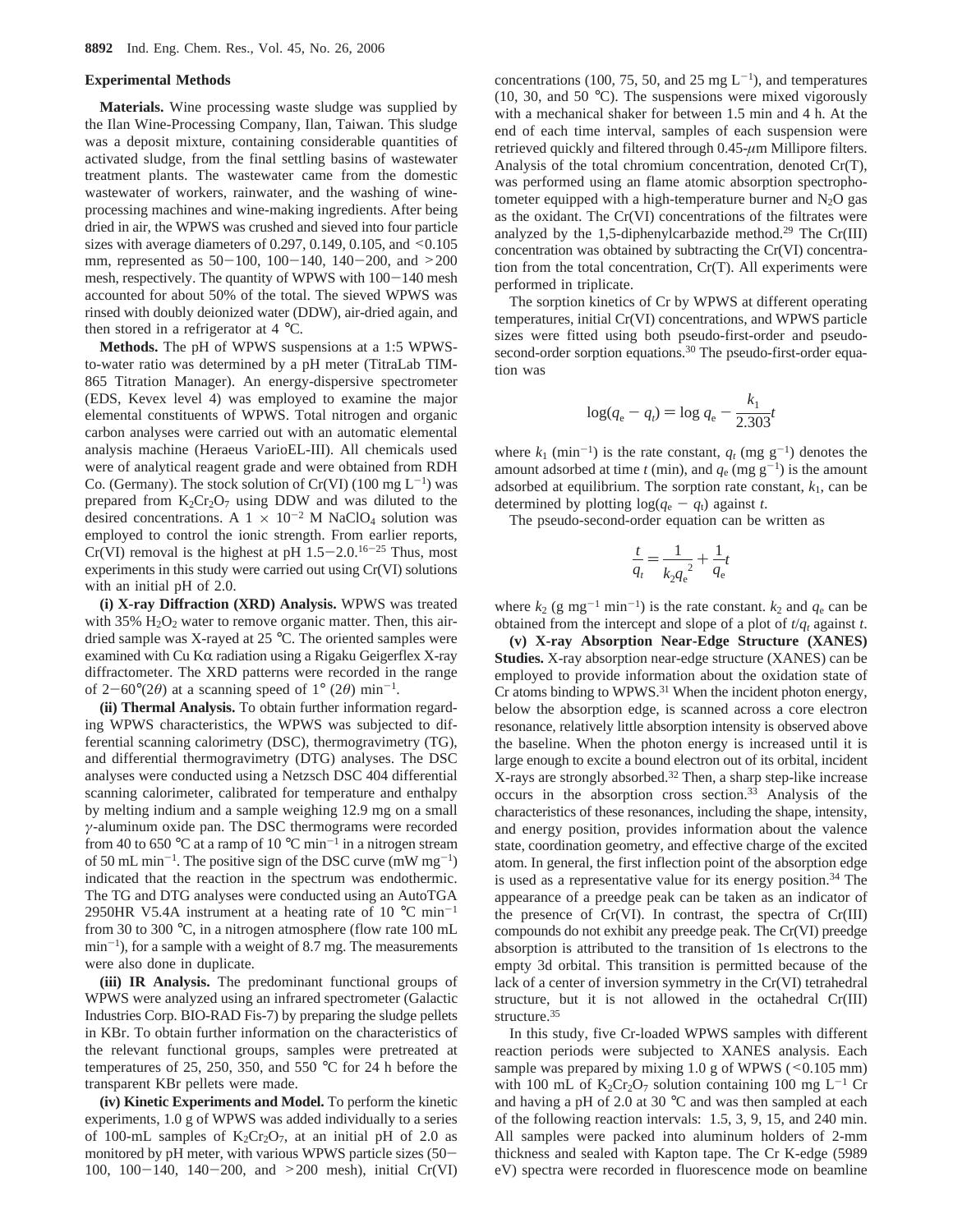

**Figure 1.** (a) DSC and (b) TG-DTG curves of WPWS.

17C at the National Synchrotron Radiation Research Center (NSRRC) in Hsin-Chu, Taiwan. The calibration for all spectra was undertaken against the edge position (5989 eV) using a pure Cr(0) foil. The experiments were performed in the Cr K-edge, ranging from 5789 to 6989 eV, at ambient temperature. The XANES data were analyzed using the Original 7.0 software package.

## **Results and Discussion**

**Components and Characteristics of WPWS.** The organic and nitrogen contents of WPWS were found to be 38.2% and 169.3 cmol  $kg^{-1}$ , respectively. This high organic matter content of WPWS offers a tremendous number of sorption sites. The chemical composition (cmol  $kg^{-1}$ ) of WPWS determined by EDS was as follows: potassium, 24.2; calcium, 226.7; magnesium, 36.2; iron, 470.4; aluminum, 93.9; manganese, 1.7; phosphorus, 226.1; sulfur, 145.7; and silicon, 282.9. The pH of WPWS was 7.8, and this value is probably associated with a high calcium content. Calcium, iron, and aluminum came from the flocculating agents for the wastewater treatments. Only small amounts of quartz were identified in the XRD spectrum (data not shown). The quartz might originate from the diatomite employed in the dehydration process for raw sludge.

As seen in Figure 1a, the broad endothermic peak at 70- 130 °C represents the vaporization of water adsorbed on the surface and in the large pores of WPWS. The intense broad exothermic peak at 240-<sup>310</sup> °C can be attributed to the degradation of the carbohydrates and decarboxylation of carboxyl groups.<sup>36</sup> However, no peak appears from 440 to 540  $^{\circ}$ C, revealing that the composition of WPWS lacks stable materials such as aromatic structures.<sup>37</sup> An intense DSC endothermic peak appearing at  $130-160$  °C was once of great concern to us, and few studies had paid attention for it. Abou-Mesalam<sup>38</sup> attributed the prominent endothermic peak at 150 °C to the free adsorbed water of silicoantimonate. The TG and DTG curves shown in Figure 1b indicate that there is a defined weight loss at 130- 150 °C (i.e., 135 °C). Thus, we speculate that the mass of water adsorbed firmly in the small pores of WPWS would escape in this temperature range.

A broad IR absorption band at  $1020-1150$  cm<sup>-1</sup>, without apparent change during all of the heat treatments, can be assigned to be the  $Si-O$  vibration<sup>39</sup> of quartz (Figure 2). An intense absorption band at 1380 cm<sup>-1</sup> is present at 25  $^{\circ}$ C that disappears after heat treatments above 250 °C. It can be attributed to the C-H stretch of alkyl. $40$  Another intense absorption band appearing around  $1650 \text{ cm}^{-1}$  can be attributed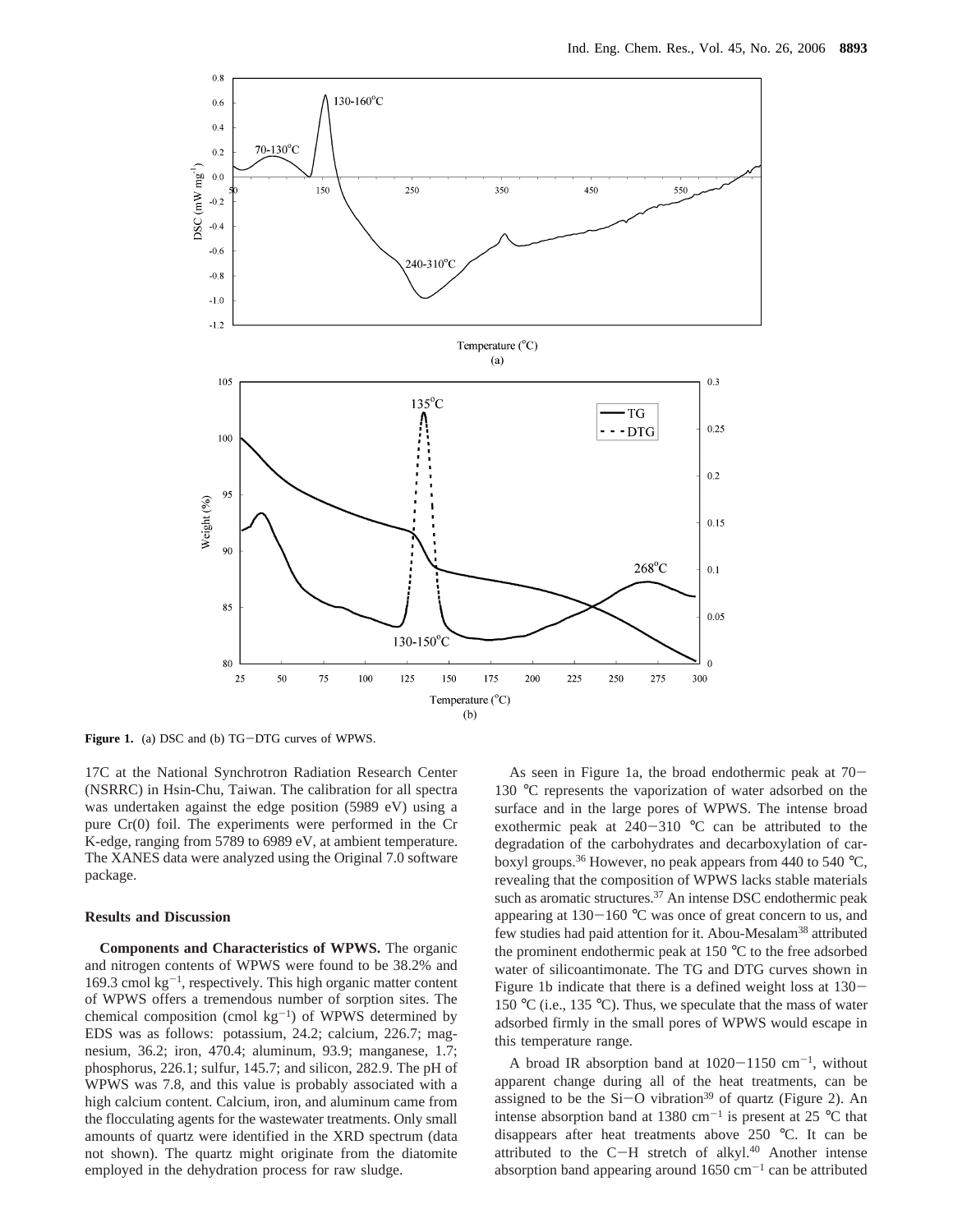

**Figure 2.** IR spectra of WPWS heated at different temperatures.

**Table 1. Removal Ratios of Total Chromium [Cr(T)] and Ratios of Cr(III) Remaining in the Liquid Phase at Different Temperatures, Initial Cr(VI) Concentrations, and Particle Sizes of WPWS at Steady State**

| temperature<br>(°C) | Cr(T)<br>removal $(\%)$ | Cr(III)<br>liquid $(\%)$ | concentration<br>$(mg L^{-1})$ | Cr(T)<br>removal (%) | Cr(III)<br>liquid $(\%)$ | particle<br>size (mesh) | Cr(T)<br>removal $(\%)$ | Cr(III)<br>liquid $(\%)$ |
|---------------------|-------------------------|--------------------------|--------------------------------|----------------------|--------------------------|-------------------------|-------------------------|--------------------------|
| 10                  | 14                      | ∼                        | 25                             | 36                   | 18                       | $50 - 100$              |                         |                          |
| 30                  | 18                      |                          | 50                             | 24                   | 10                       | $100 - 140$             | 18                      |                          |
| 50                  | 25                      |                          | 75                             | 21                   |                          | $140 - 200$             | 19                      |                          |
|                     |                         |                          | 100                            | 18                   |                          | >200                    | 22                      |                          |
|                     |                         |                          |                                |                      |                          |                         |                         |                          |

to the carbonyl stretch of ionized coordinated COO<sup>-</sup> groups.<sup>41</sup> Thus, we consider the ionized coordinated COO<sup>-</sup> group as the prominent type of carboxylate functionality present on native WPWS. After the 250 °C treatment, the absorption band at 1650  $cm^{-1}$  still shows an approximate absorption band, but this band becomes markedly weakened at 350 °C and disappears entirely at 550 °C. The results reveal that the carboxyl groups of WPWS are broken down quickly when the temperature exceeds 250 °C. No apparent IR absorption band is present in the  $1516 \text{ cm}^{-1}$ region, which is the typical region for aromatic ring  $C-C$ stretching.<sup>42</sup> This fact indicates that there are few aromatic structures in WPWS,<sup>43</sup> in agreement with the DSC analyses. Therefore, WPWS performs as a labile and easily decomposed material. In short, carboxyl groups are the predominant functional groups and the main sites in WPWS for interaction with Cr.

**Sorption Kinetics.** All reactions reached steady state within 240 min, during which the pH of the suspensions increased gradually from an initial value of 2.0 to around 4.2. From the experimental results, it is postulated that, when the reactions begin, some of the Cr(VI) ions can be converted into Cr(III) ions through oxidation of the organic compositions. The Cr(III) content remaining in the suspension is controlled by two factors: (i) the amount of Cr(VI) being reduced and (ii) the amount of  $Cr(III)$  sorbed on the negatively charged sites (i.e.,  $COO^{-}$ ) of WPWS. In this study, however, about  $2-18\%$  of the Cr(III) remained in the liquid phase when the sorption reactions were ending (Table 1). The Cr(III) content increases with increasing operating temperature and decreases with increasing initial Cr(VI) concentration. Nevertheless, the remaining content of Cr(III) seems to be independent of the particle size of WPWS. The value of Cr(T) removal increases nearly in proportion to the amount of remaining Cr(III) for

different concentration treatments, and similar trends can also be observed for different temperature treatments except for particle size (Table 1). This result implies that the formation of Cr(III) is the limiting step for Cr removal, rather than just the adsorption of Cr(VI) without any reaction.

**Effects of Temperature.** Time profiles of the Cr(T) and Cr(VI) concentrations of WPWS at different temperatures are shown in Figure 3a and b, respectively.  $C_0$  denotes the initial  $Cr(T)$  or  $Cr(VI)$  concentration in the aqueous phase (mg  $L^{-1}$ ), and  $C_t$  denotes the Cr species concentration in the liquid phase at time *t*. The value of  $C_t/C_0$  can be considered as an indication of Cr removal. It is well-known that reduction of Cr(VI) by organic materials is favored at higher temperature condition. The amounts of Cr(T) removed after treatments at 10, 30, and 50 °C are about 14%, 18%, and 25%, respectively. It is worth mentioning that the 10  $\degree$ C treatment yields the lowest Cr(T) removal and remaining Cr(III) in this study (Table 1). These values are comparable to several literature results reported for various biosorbents (Table 2). The sorption capacities obtained with WPWS are significantly lower than those of other biosorbents. We consider that the low capacity for Cr removal was due to the dissolution of basic materials (i.e., Ca and Mg) from the WPWS during the reaction. Finally, the pH of the suspensions rose to 4.2. This should weaken protonation as well as the oxidation-reduction reaction and lead to a considerable decrease in Cr removal. However, studies of other biosorbents have not mentioned that the pH of the solutions fluctuated distinctly during sorption.<sup>16-25</sup> According to the kinetic model, all different temperature treatments show good compliance with a pseudo-second-order equation (Figure 4a,b), and the calculated sorption rate constants,  $k_2$ , for the 10, 30, and 50 °C treatments are 0.032, 0.068, and 0.072 g mg<sup>-1</sup> min<sup>-1</sup>, respectively (Table 3).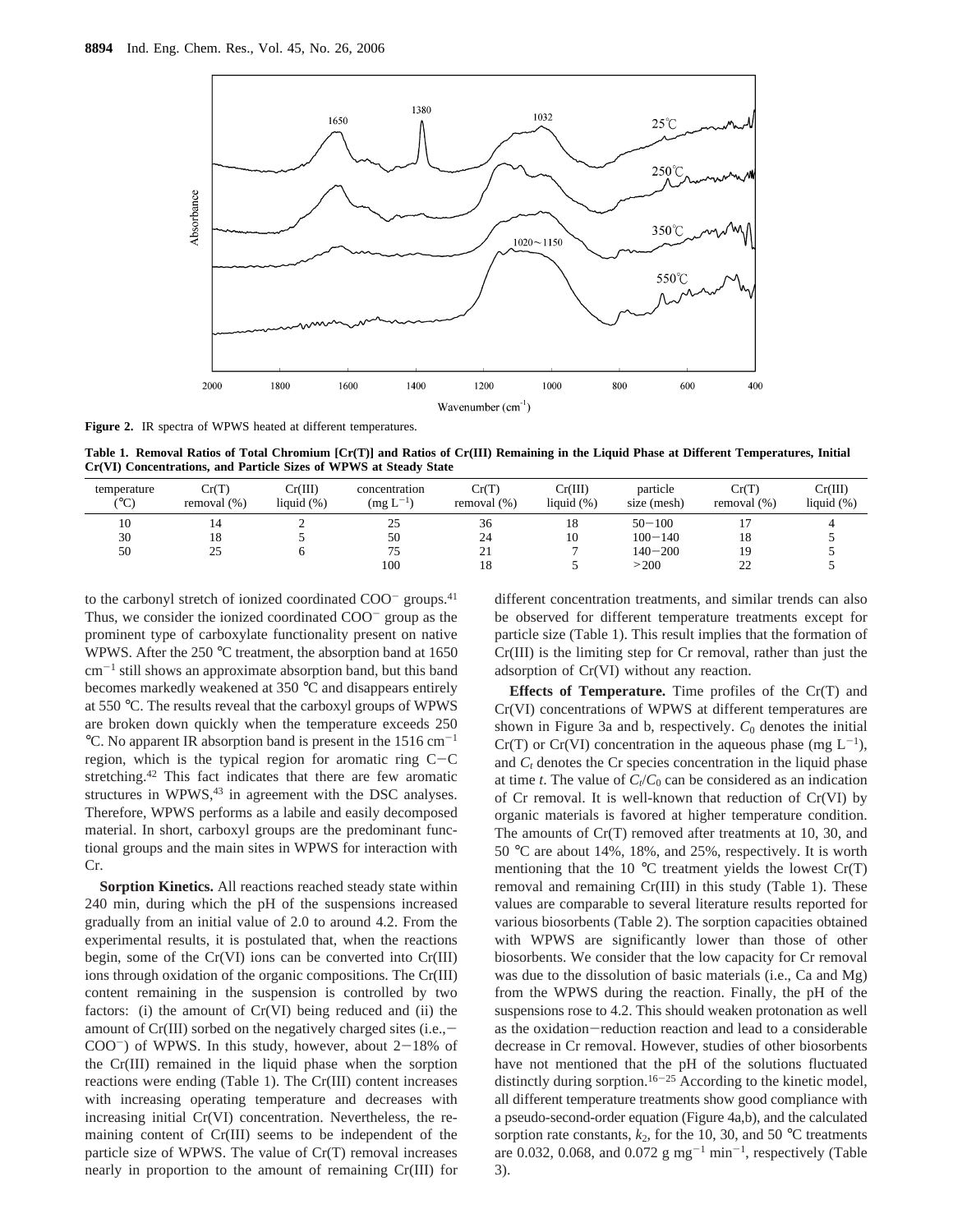

**Figure 3.** Time profiles of (a) Cr(T) and (b) Cr(VI) removal by WPWS at different operating temperatures ( $C_0 = 0.1$  g L<sup>-1</sup>, dosage = 10 g L<sup>-1</sup>, 100-140 mesh, initial pH = 2.0). Error bars represent  $\pm 1$  standard error.

**Table 2. Adsorption Capacities of Various Adsorbents for Cr(VI)**

| <b>biosorbent</b>               | pH  | temp<br>$(^{\circ}C)$ | maximum<br>adsorption<br>capacity (mg $g^{-1}$ ) | ref |
|---------------------------------|-----|-----------------------|--------------------------------------------------|-----|
| green algae Spirogyra species   | 2.0 | 18                    | 14.7                                             | 22  |
| pine needles                    | 2.0 | room                  | 5.4                                              | 20  |
| wheat bran                      | 2.0 | room                  | 35.0                                             | 19  |
| Lentinus sajor-caju             | 2.0 | 25                    | 32.2                                             | 23  |
| seed of <i>Ocimum basilicum</i> | 1.5 | 25                    | 205.0                                            | 17  |
| rice bran                       | 2.0 | 30                    | 294.1                                            | 16  |
| Chlamydomonas reinhardtii       | 2.0 | 25                    | 18.2                                             | 24  |
| Mucor hiemalis                  | 2.0 | 27                    | 47.4                                             | 25  |
| eucalyptus bark                 | 2.0 | 32                    | 45.0                                             | 18  |

**Effects of Initial Cr(VI) Concentration.** The efficiency of removal of Cr(T) for WPWS follows the trend of 25 mg  $L^{-1}$  $(36\%)$  > 50 mg L<sup>-1</sup> (24%) > 75 mg L<sup>-1</sup> (21%) > 100 mg L<sup>-1</sup> (18%) (Table 1). As shown in Figure 5a, the Cr removal is much better for the treatment of a 25 mg  $L^{-1}$  solution than for the other concentrations. The experimental data show that higher determination constants  $(R^2)$  fit the pseudo-second-order equation better than the pseudo-first-order model (Figure 5b and Table 3). The calculated pseudo-second-order sorption rate constants,  $k_2$ , for 25, 50, 75, and 100 mg L<sup>-1</sup> Cr(VI) solutions are 0.084, 0.079, 0.071, and 0.069 g mg<sup>-1</sup> min<sup>-1</sup>, respectively. Increasing the Cr(VI) concentration in the suspension seems to reduce the diffusion of the Cr species in the boundary layer of the WPWS solid, which decreases the sorption rate.

**Effects of Particle Size.** The final Cr(T) removals for WPWS mesh sizes of  $50-100$ ,  $100-140$ ,  $140-200$ , and  $>200$  were 17%, 18%, 19%, and 22%, respectively (Table 1). There were only small differences in Cr(T) removal between various particle sizes (Figure 6a). It is proposed that the aggregates of WPWS gradually broke into small sizes when vigorously mixed in suspensions. The pseudo-second-order equation shows a better correlation  $(R^2 \text{ ranged from } 0.979 \text{ to } 0.998)$  than the pseudofirst-order equation  $(R^2 \text{ ranged from } 0.914 \text{ to } 0.975)$  (Figure 6b) and Table 3). Thus, only the pseudo-second-order equation was employed for the kinetic study of the effect of particle size. The calculated sorption rate constants,  $k_2$  (g mg<sup>-1</sup> min<sup>-1</sup>), for the pseudo-second-order equation increased with decreasing particle size, being 0.034, 0.069, 0.070, and 0.074 for the 50- 100, 100-140, 140-200, and >200 mesh samples, respectively. In general, increasing particle size of the WPWS results in slightly lower sorption and removal rates.

**X-ray Absorption Spectroscopic Studies.** As depicted in Figure 7, an apparent preedge peak of  $K_2Cr_2O_7$  appears near an absorption energy of 5993 eV, but all of the contour shapes of Cr-loaded WPWS samples are similar to that of  $Cr(NO<sub>3</sub>)<sub>3</sub>$ , which does not have noticeable preedge peak characteristics in its XANES spectrum. That is, Cr(VI) cannot be detected in our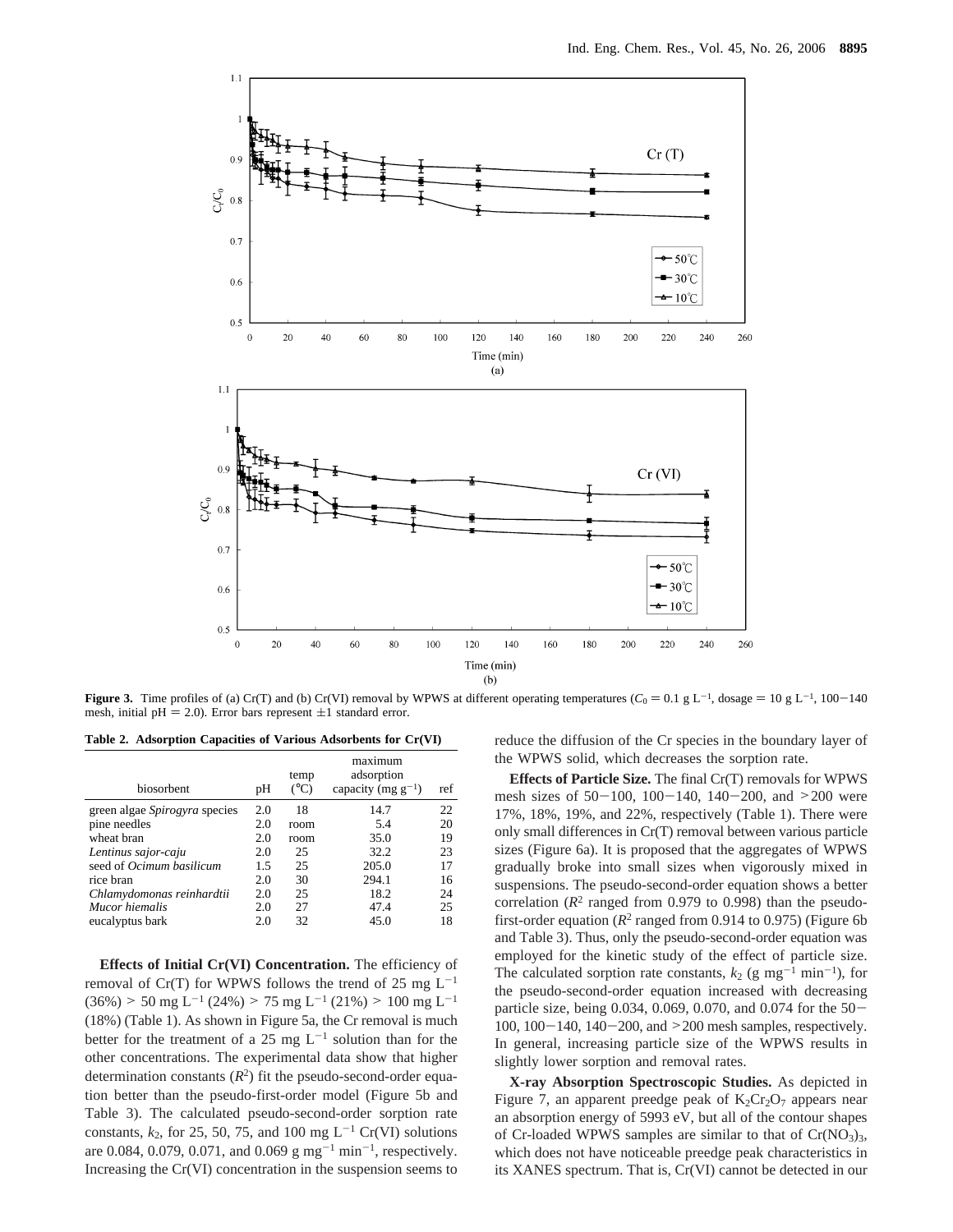

**Figure 4.** (a) Pseudo-first-order and (b) pseudo-second-order kinetic models of Cr(T) sorption by WPWS at different operating temperatures ( $C_0 = 0.1$  g  $L^{-1}$ , dosage = 10 g L<sup>-1</sup>, 100-140 mesh, initial pH = 2.0). Error bars represent  $\pm 1$  standard error.

**Table 3. Determination Constants (***R***2) and Rate Constants of Pseudo-Second-Order (***k***2) Models at Different Temperatures, Initial Cr(VI) Concentrations, and Particle Sizes of WPWS**

|                          |                | $R^2$           | <b>Rate Constants</b>          |                                              |  |  |  |  |
|--------------------------|----------------|-----------------|--------------------------------|----------------------------------------------|--|--|--|--|
|                          | first<br>order | second<br>order | k <sub>1</sub><br>$(min^{-1})$ | k,<br>$(g \text{ mg}^{-1} \text{ min}^{-1})$ |  |  |  |  |
| Temperature              |                |                 |                                |                                              |  |  |  |  |
| $10^{\circ}$ C           | 0.986          | 0.988           | 0.016                          | 0.032                                        |  |  |  |  |
| $30^{\circ}$ C           | 0.931          | 0.994           | 0.014                          | 0.068                                        |  |  |  |  |
| $50^{\circ}$ C           | 0.961          | 0.991           | 0.014                          | 0.072                                        |  |  |  |  |
| Concentration            |                |                 |                                |                                              |  |  |  |  |
| $25 \text{ mg } L^{-1}$  | 0.957          | 0.989           | 0.015                          | 0.084                                        |  |  |  |  |
| $50 \text{ mg } L^{-1}$  | 0.930          | 0.993           | 0.015                          | 0.079                                        |  |  |  |  |
| 75 mg $L^{-1}$           | 0.963          | 0.994           | 0.014                          | 0.071                                        |  |  |  |  |
| $100 \text{ mg } L^{-1}$ | 0.931          | 0.994           | 0.014                          | 0.069                                        |  |  |  |  |
| Particle Size            |                |                 |                                |                                              |  |  |  |  |
| $50 - 100$ mesh          | 0.975          | 0.979           | 0.015                          | 0.034                                        |  |  |  |  |
| $100 - 140$ mesh         | 0.931          | 0.994           | 0.014                          | 0.069                                        |  |  |  |  |
| $140 - 200$ mesh         | 0.933          | 0.996           | 0.013                          | 0.070                                        |  |  |  |  |
| $>200$ mesh              | 0.914          | 0.998           | 0.014                          | 0.074                                        |  |  |  |  |

samples. The reduction rate of Cr(VI) is so high that Cr(III) can be observed at a reaction time of 1.5 min. Nevertheless, it

is difficult to judge whether the sorbed Cr(VI) ions are reduced to Cr(III) ions in situ entirely or are completely washed away from the WPWS during sample preparation. Thus, the simple binding of Cr(VI) ions on the protonated functional groups is not the only way for WPWS to remove Cr(VI) from aqueous solutions. During reaction, many Cr(VI) ions approach the positively charged sites of WPWS and then are reduced to Cr(III) ions by the organic functional groups of WPWS and subsequently adsorbed by available negatively charged sites of WPWS and/or translocated into the liquid phase. Cr(VI) is known to be reduced by organic functional groups such as phenols, alcohols, and carboxylic acids, commonly found in humic substances.<sup>7</sup> However, non-humic organic substances such as carbohydrates and proteins also reduce Cr(VI).<sup>44</sup> Nakano et al.27 proposed that Cr(VI) could be reduced to Cr(III) by tannin gel and that the Cr(III) ions could bind with carboxyl and/or hydroxyl groups via electrostatic interaction. At pH <4.2, the number of positively charged sites on WPWS is not sufficient to bind all of the Cr(III) ions. This explains why quantities of Cr(III) ions remain in the liquid phase. Extended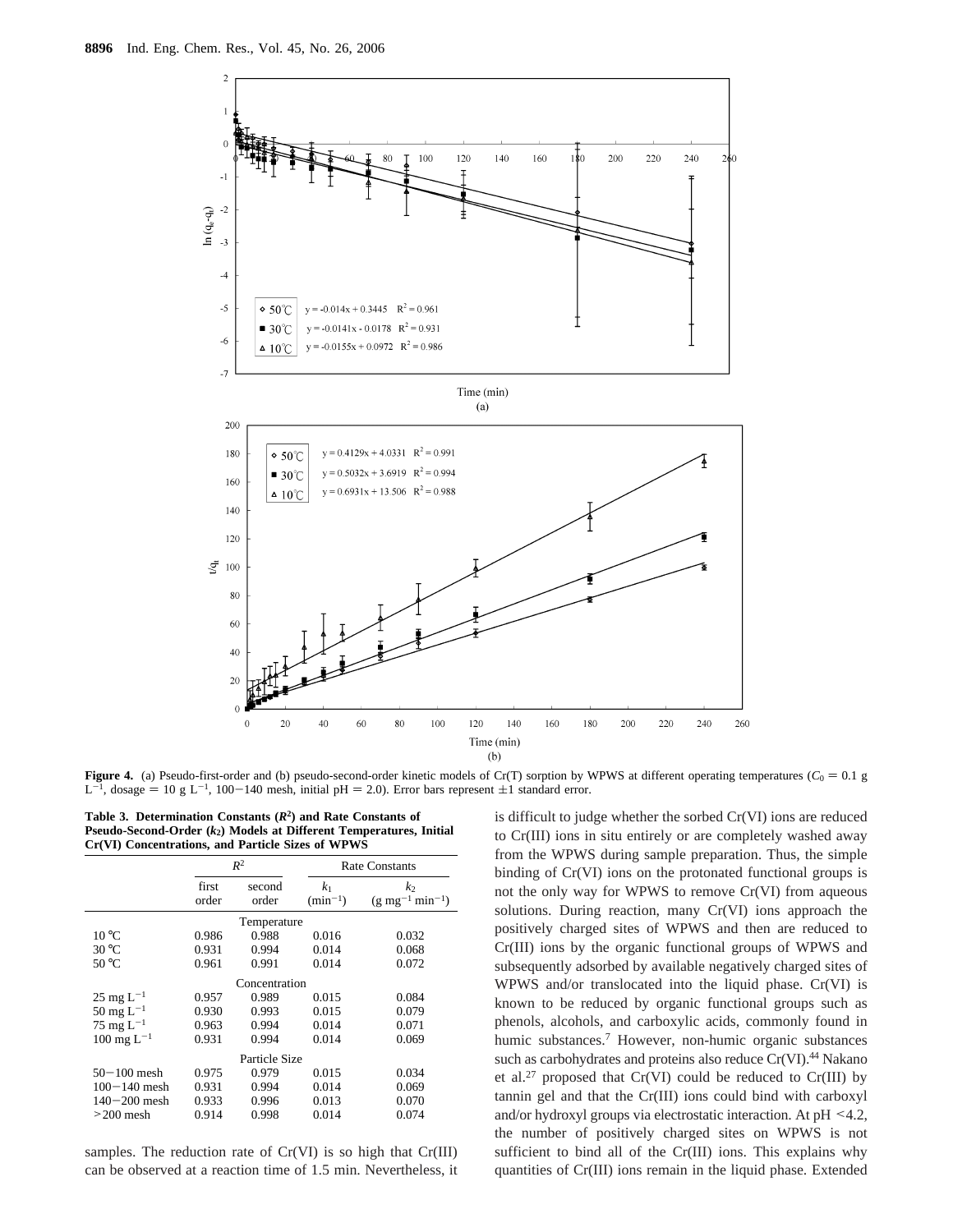

**Figure 5.** (a) Time profiles and (b) pseudo-second-order kinetic model of Cr(T) sorption by WPWS with different initial Cr(VI) concentrations (dosage  $=$  $10 \text{ g L}^{-1}$ ,  $100-140 \text{ mesh}$ ,  $T = 30 \text{ °C}$ , initial pH = 2.0). Error bars represent  $\pm 1$  standard error.

X-ray absorption fine structure (EXAFS) can be employed to provide further information about the coordination environment, the nearest-neighbor atoms, and the ligands that are involved in the binding of  $Cr<sub>1</sub><sup>31</sup>$  but there are limitations for complex materials such as sludge.<sup>33</sup> In addition, the presence of manganese, originating from the WPWS, interferes with the analysis of EXAFS data, because its K-edge energy (6539 eV) is just within the range of 6080-6989 eV. Gardea-Torresdey et al.45 demonstrated that reduced Cr(III) is possibly bound to the oxygen-containing ligands of carboxyl groups of oat biomass, rather than the nitrogen ligands of amino groups from EXAFS studies.

## **Conclusions**

WPWS is composed abundant labile carbohydrates. Carboxyl is the most important functional group interacting with chromium. All kinetic data obtained from different treatments show good compliance with a pseudo-second-order model. Increasing the Cr(VI) concentration seems to reduce the diffusion rate of metal ions in the boundary layer of WPWS, which decreases the adsorption rate. The mechanism of removal of Cr by WPWS is quite different from that of other biosorbents. The reduction rate of Cr(VI) is so high that the reduced form of Cr(III) can be observed on WPWS after 1.5 min by XANES. Thus, we suggest that the potential for  $Cr(VI)$  reduction to  $Cr(III)$  is the key factor affecting Cr removal in WPWS studies. Because the pH increases upon dissolution of basic materials, both protonation and the oxidation-reduction reaction decrease, leading to low Cr removal. Nevertheless, the formation of Cr(III) in suspensions indicates that the toxicity of the initial Cr(VI) solutions has been reduced already. We suggest that increasing the amount of WPWS used and maintaining the pH of suspension around 2.0 can enhance the removal of Cr when WPWS is applied in wastewater treatment. For EXAFS analysis, the interference from manganese needs to be overcome. Thus, Cr(III) coordination to WPWS and improvement in Cr removal merit further study.

#### **Acknowledgment**

This work was financially supported by the National Science Council, Taiwan, Republic of China, under Projects NSC 88- 2313-B002-279, 89-2313-B002-279, 89-2621-B02-006, and 90- 2313-B002-279.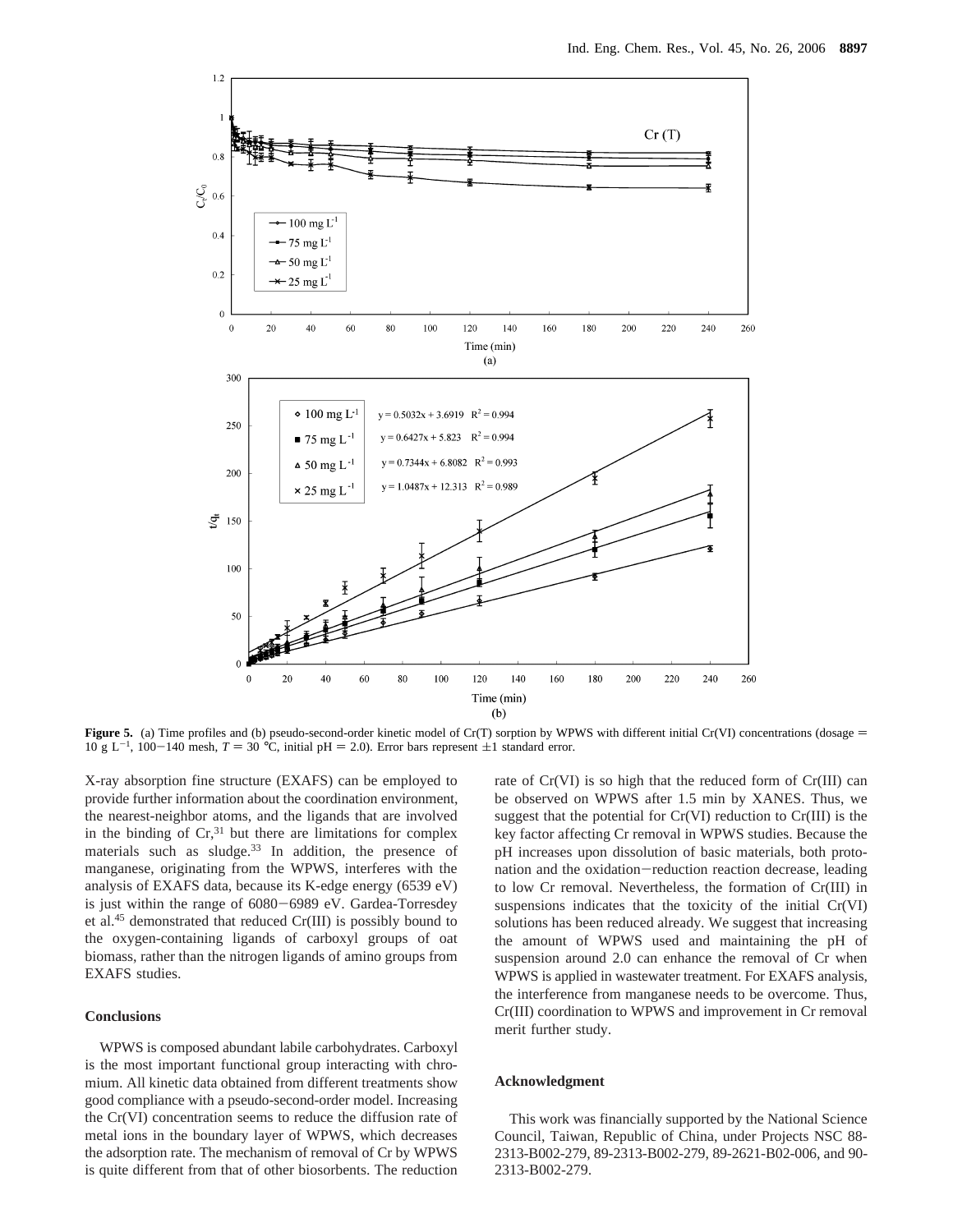

**Figure 6.** (a) Time profiles and (b) pseudo-second-order kinetic model of Cr(T) sorption by WPWS with different particle sizes  $(C_0 = 0.1 \text{ g L}^{-1}$ , dosage = 10 g L<sup>-1</sup>, dosage = 10 g L<sup>-1</sup>  $=$  10 g L<sup>-1</sup>, *T* = 30 °C, initial pH = 2.0). Error bars represent  $\pm$ 1 standard error.



**Figure 7.** X-ray absorption near-edge spectra (XANES) of K<sub>2</sub>Cr<sub>2</sub>O<sub>7</sub>, Cr(NO<sub>3</sub>)<sub>3</sub>, and WPWS sorbed Cr sampled at different time (100 mg L<sup>-1</sup> Cr, 30 °C, initial  $pH = 2.0$ ).